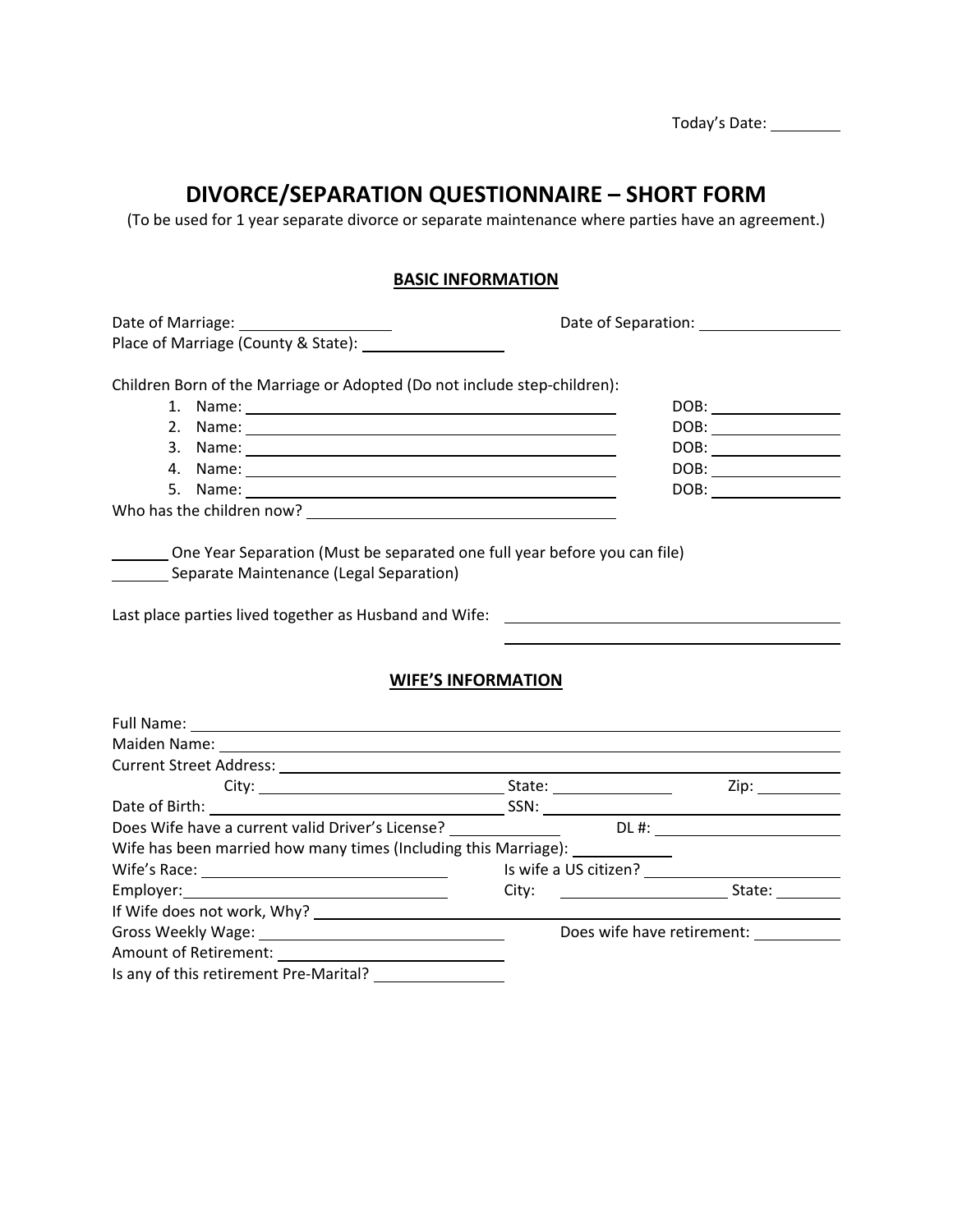## **HUSBAND'S INFORMATION**

|                                                                    | State: ________________ | Zip: $\qquad \qquad \qquad$                                |
|--------------------------------------------------------------------|-------------------------|------------------------------------------------------------|
|                                                                    |                         |                                                            |
| Does Husband have a current valid Driver's License?                |                         |                                                            |
| Husband has been married how many times (Including this Marriage): |                         |                                                            |
|                                                                    |                         | Is husband a US citizen?<br><u>Lettische</u> a US citizen? |
|                                                                    |                         |                                                            |
|                                                                    |                         |                                                            |
|                                                                    |                         | Does husband have retirement:                              |
|                                                                    |                         |                                                            |
| Is any of this retirement Pre-Marital?                             |                         |                                                            |

## **MARITAL PROPERTY**

(List any property which either you or your spouse acquired during the marriage, regardless of whose name the title is in.)

| $\mathbf{1}$ . |                                      |                                                 |            |                                                                                                                                                                                                                                      |                                         |                                             |
|----------------|--------------------------------------|-------------------------------------------------|------------|--------------------------------------------------------------------------------------------------------------------------------------------------------------------------------------------------------------------------------------|-----------------------------------------|---------------------------------------------|
|                |                                      |                                                 |            |                                                                                                                                                                                                                                      |                                         |                                             |
|                |                                      |                                                 |            | Bank or Mortgage Company: _______________________                                                                                                                                                                                    |                                         | Payment Amount: _____________________       |
| 2.             |                                      |                                                 |            |                                                                                                                                                                                                                                      |                                         |                                             |
|                |                                      |                                                 |            |                                                                                                                                                                                                                                      |                                         |                                             |
|                |                                      |                                                 |            |                                                                                                                                                                                                                                      |                                         |                                             |
|                | Vehicles (cars, trucks, motorcycles) |                                                 |            |                                                                                                                                                                                                                                      |                                         |                                             |
|                | Year                                 |                                                 | Make Model | Mileage                                                                                                                                                                                                                              | Lien Holder                             | <b>Current Amount Owed</b><br>& Payment Amt |
| 1.             |                                      |                                                 |            | <u> 1990 - John Harry Harry Harry Harry Harry Harry Harry Harry Harry Harry Harry Harry Harry Harry Harry Harry H</u>                                                                                                                |                                         |                                             |
| 2.             |                                      |                                                 |            | <u> 1999 - Johann Harry Harry Harry Harry Harry Harry Harry Harry Harry Harry Harry Harry Harry Harry Harry Harry Harry Harry Harry Harry Harry Harry Harry Harry Harry Harry Harry Harry Harry Harry Harry Harry Harry Harry Ha</u> |                                         |                                             |
| 3.             |                                      |                                                 |            |                                                                                                                                                                                                                                      |                                         |                                             |
| 4.             |                                      |                                                 |            | <u> 1989 - Johann Stoff, deutscher Stoffen und der Stoffen und der Stoffen und der Stoffen und der Stoffen und der</u>                                                                                                               |                                         |                                             |
| 5.             |                                      |                                                 |            |                                                                                                                                                                                                                                      |                                         |                                             |
|                | Boats, 4-Wheelers, Tractors, etc.    |                                                 |            |                                                                                                                                                                                                                                      |                                         |                                             |
|                | Description                          |                                                 |            | <b>Current Value</b>                                                                                                                                                                                                                 | Lien Amount                             | Lien Holder                                 |
| 1.             |                                      |                                                 |            |                                                                                                                                                                                                                                      |                                         |                                             |
| 2.             |                                      |                                                 |            |                                                                                                                                                                                                                                      | <u> 1989 - Johann Barbara, martxa a</u> |                                             |
| 3.             |                                      |                                                 |            |                                                                                                                                                                                                                                      | <u> 1989 - Johann Barbara, martxa a</u> |                                             |
| 4.             |                                      | <u> 1989 - Johann Barnett, fransk politik (</u> |            |                                                                                                                                                                                                                                      |                                         |                                             |
| 5.             |                                      |                                                 |            |                                                                                                                                                                                                                                      |                                         |                                             |
|                |                                      |                                                 |            |                                                                                                                                                                                                                                      |                                         |                                             |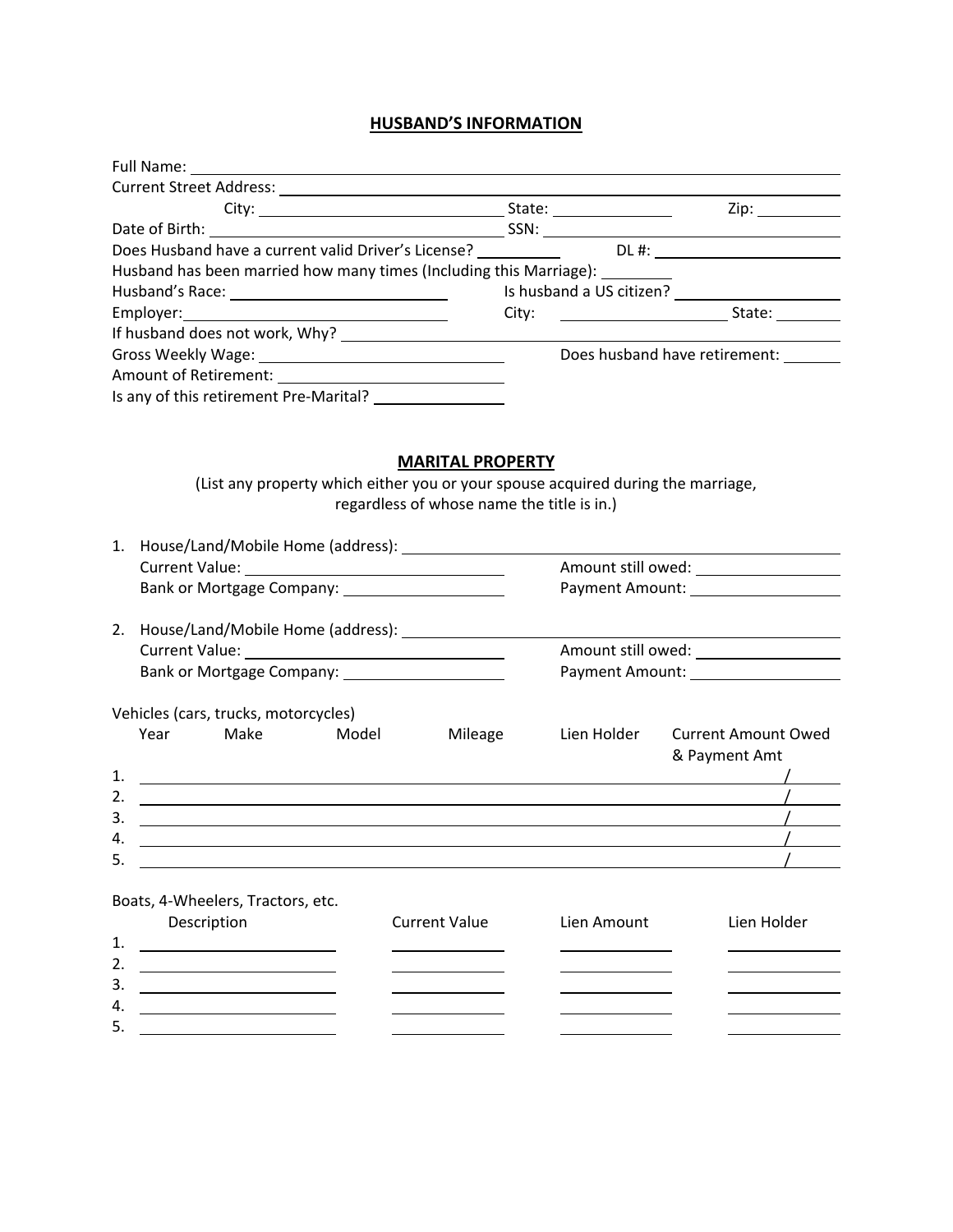| Stock and/or Bond Accounts                                                                                                  |                      |                                              |
|-----------------------------------------------------------------------------------------------------------------------------|----------------------|----------------------------------------------|
| Description                                                                                                                 | <b>Current Value</b> | <b>Broker</b>                                |
| 1.                                                                                                                          |                      |                                              |
| 2.                                                                                                                          |                      |                                              |
| 3.<br><u> 1989 - Johann Barbara, martin amerikan basar dan berasal dan berasal dalam basar dalam basar dalam basar dala</u> |                      |                                              |
|                                                                                                                             |                      |                                              |
| Savings Account/Certificate of Deposit/Money Market                                                                         |                      |                                              |
| Bank/Credit Union/Account Number                                                                                            | <b>Current Value</b> | Whose Name?<br>H, W, J?                      |
| $\mathbf 1$ .<br><u> 1989 - Johann Barn, fransk politik (d. 1989)</u>                                                       |                      |                                              |
| 2.<br><u> 1989 - Johann Barn, fransk politik (d. 1989)</u>                                                                  |                      | the control of the control of the control of |
| 3.<br><u> 1980 - Johann Barn, mars ann an t-Amhain Aonaich an t-Aonaich an t-Aonaich ann an t-Aonaich ann an t-Aonaich</u>  |                      |                                              |
| 4.<br><u> 1989 - Johann Barbara, martin amerikan basar dan basa dan basa dan basa dalam basa dan basa dan basa dalam b</u>  |                      |                                              |
| <b>Checking Accounts</b>                                                                                                    |                      |                                              |
| Bank/Credit Union                                                                                                           | <b>Current Value</b> | Whose Name?                                  |
|                                                                                                                             |                      | H, W, J?                                     |
| 1.<br><u> 1989 - Johann Barn, amerikansk politiker (d. 1989)</u>                                                            |                      | the control of the control of the control    |
| 2.<br><u> 1989 - Johann Barbara, martxa alemaniar a</u>                                                                     |                      |                                              |
| 3.                                                                                                                          |                      |                                              |
| 4.                                                                                                                          |                      |                                              |
|                                                                                                                             |                      |                                              |
| List any other property or your personal property list: _________________________                                           |                      |                                              |
|                                                                                                                             |                      |                                              |

## **MARITAL DEBTS**

(Don't list debts listed above. List all debts incurred during marriage regardless of whose name its in.)

| Finance Companies and other Loans                                                                                            |                                                            |                                                                                           |                                                                                                                      |
|------------------------------------------------------------------------------------------------------------------------------|------------------------------------------------------------|-------------------------------------------------------------------------------------------|----------------------------------------------------------------------------------------------------------------------|
| Name of Finance Co. & Account Number                                                                                         |                                                            | <b>Current Amount Owed</b>                                                                | Debt in name of<br>H, W, J?                                                                                          |
| 1.<br><u> 1989 - Johann Stoff, deutscher Stoffen und der Stoffen und der Stoffen und der Stoffen und der Stoffen und der</u> |                                                            | the control of the control of the control of the control of the control of the control of | the control of the control of the control of                                                                         |
| 2.<br><u> 1989 - Johann Barn, amerikansk politiker (</u>                                                                     |                                                            | <u> 1989 - Johann Barn, mars et al. (b. 1989)</u>                                         |                                                                                                                      |
| 3.<br><u> 1989 - Johann Barn, amerikansk politiker (d. 1989)</u>                                                             |                                                            | <u> 1989 - Johann Barnett, fransk politiker (d. 1989)</u>                                 |                                                                                                                      |
| 4.<br><u> 1989 - Johann Barbara, martxa alemaniar a</u>                                                                      |                                                            | <u> 1989 - Johann Barn, fransk politik (d. 1989)</u>                                      |                                                                                                                      |
| 5.                                                                                                                           |                                                            | <u> 1989 - Johann Barnett, fransk politiker (d. 1989)</u>                                 | <u> 1989 - Johann Barn, mars an t-Amerikaansk fersk</u>                                                              |
| 6.<br><u> 1989 - Johann Stein, marwolaethau a bhann an t-Amhair an t-Amhair an t-Amhair an t-Amhair an t-Amhair an t-A</u>   |                                                            | the contract of the contract of the contract of the contract of the contract of           |                                                                                                                      |
| Credit Cards<br>Name of Card                                                                                                 | <b>Account Number</b>                                      | <b>Current Balance</b>                                                                    | Debt in name of                                                                                                      |
|                                                                                                                              |                                                            |                                                                                           | H, W, J?                                                                                                             |
| $\mathbf 1$<br><u> 1989 - Johann Barn, mars an t-Amerikaansk kommunister (</u>                                               | the contract of the contract of the contract of            | the control of the control of the control of the control of                               |                                                                                                                      |
| $\overline{2}$ .<br><u> 1989 - Johann Barn, fransk politik (</u>                                                             |                                                            | <u> 1980 - Johann Barnett, fransk politik (d. 1980)</u>                                   |                                                                                                                      |
| 3.<br><u> 1989 - Johann Barn, amerikansk politiker (</u>                                                                     | <u> 1980 - Jan James Barnett, fransk politik (d. 1980)</u> |                                                                                           | <u> 1989 - Jan James James Jan James James Jan James James Jan James James Jan James James Jan James James Jan J</u> |
| 4.<br><u> 1980 - Johann Barnett, fransk politik (</u>                                                                        |                                                            |                                                                                           |                                                                                                                      |
| 5.<br><u> 1980 - Johann Barnett, fransk politiker (</u>                                                                      | <u> 1989 - Johann Barnett, fransk kongresu</u>             | <u> 1989 - Johann Barnett, fransk konge</u>                                               | the control of the control of the control of                                                                         |
| 6.<br><u> 1989 - Johann Barn, mars eta bainar eta bainar eta baina eta baina eta baina eta baina eta baina eta baina e</u>   |                                                            |                                                                                           |                                                                                                                      |